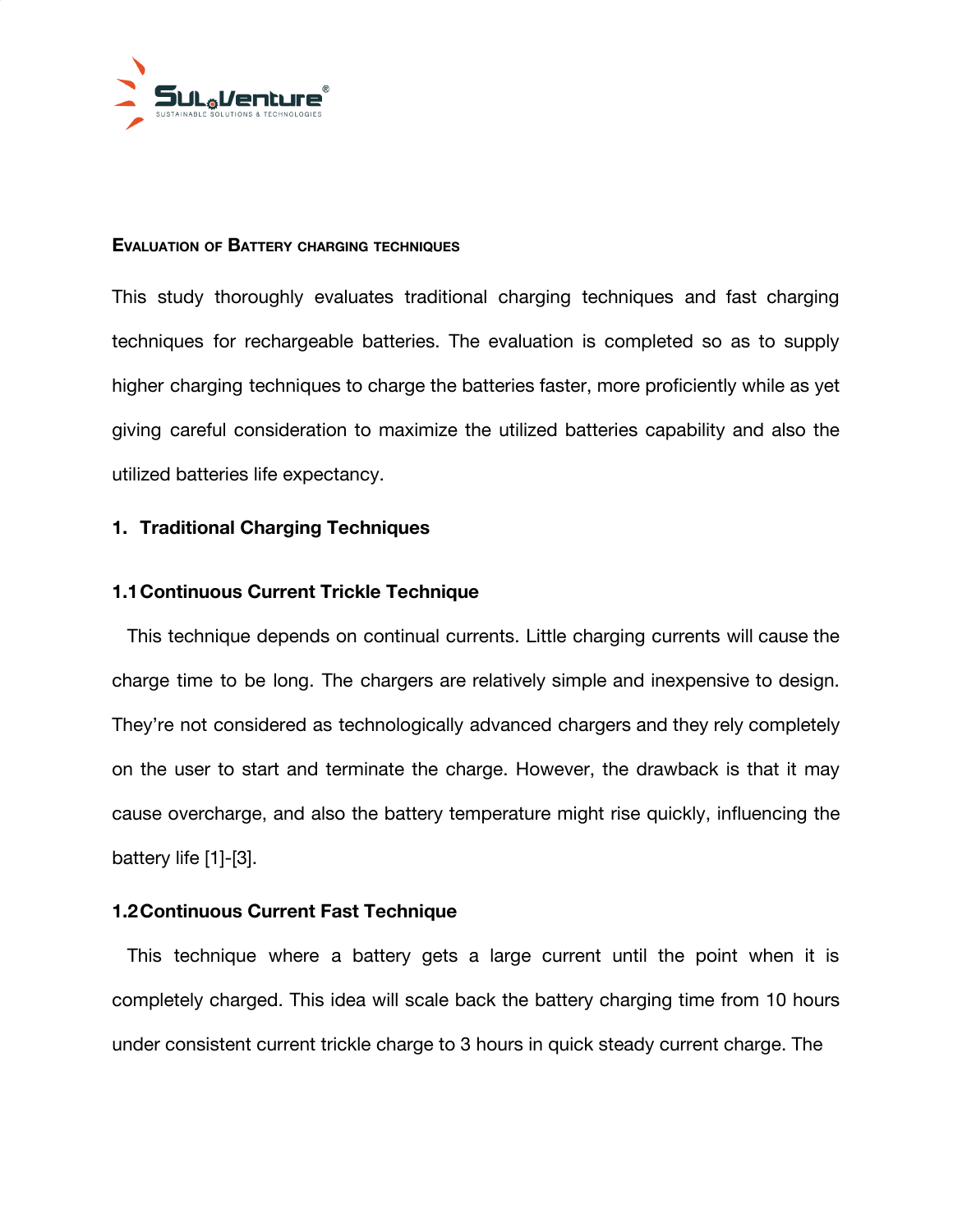

quick steady current charging method does not consider the inner electrochemical process of the battery being charged leading to vital negative long-run effects [17, 18]. Dendrites growth, giant metallic crystal formation and accumulated internal resistance caused by the massive constant charging current result in reduced battery capability and shortened life cycle.

## **1.3Continuous Voltage**

Continuous voltage (often called constant potential). Is a method that almost maintains the same voltage input of the battery; throughout the charging process. This voltage is determined by the manufacturer's specifications. Upon the battery's voltage reaching the default, the charging current declines. However, too much current can cause overcharge that results in grid corrosion which in turn influences the behavior and lifespan of the battery [1]-[3].

## **1.4Continuous Current & Voltage**

This technique combines both constant voltage and current (also known as the "two-step" method). The current relies upon the power limitations which means the charger limits the current volume to a pre-set level until the battery reaches a pre-set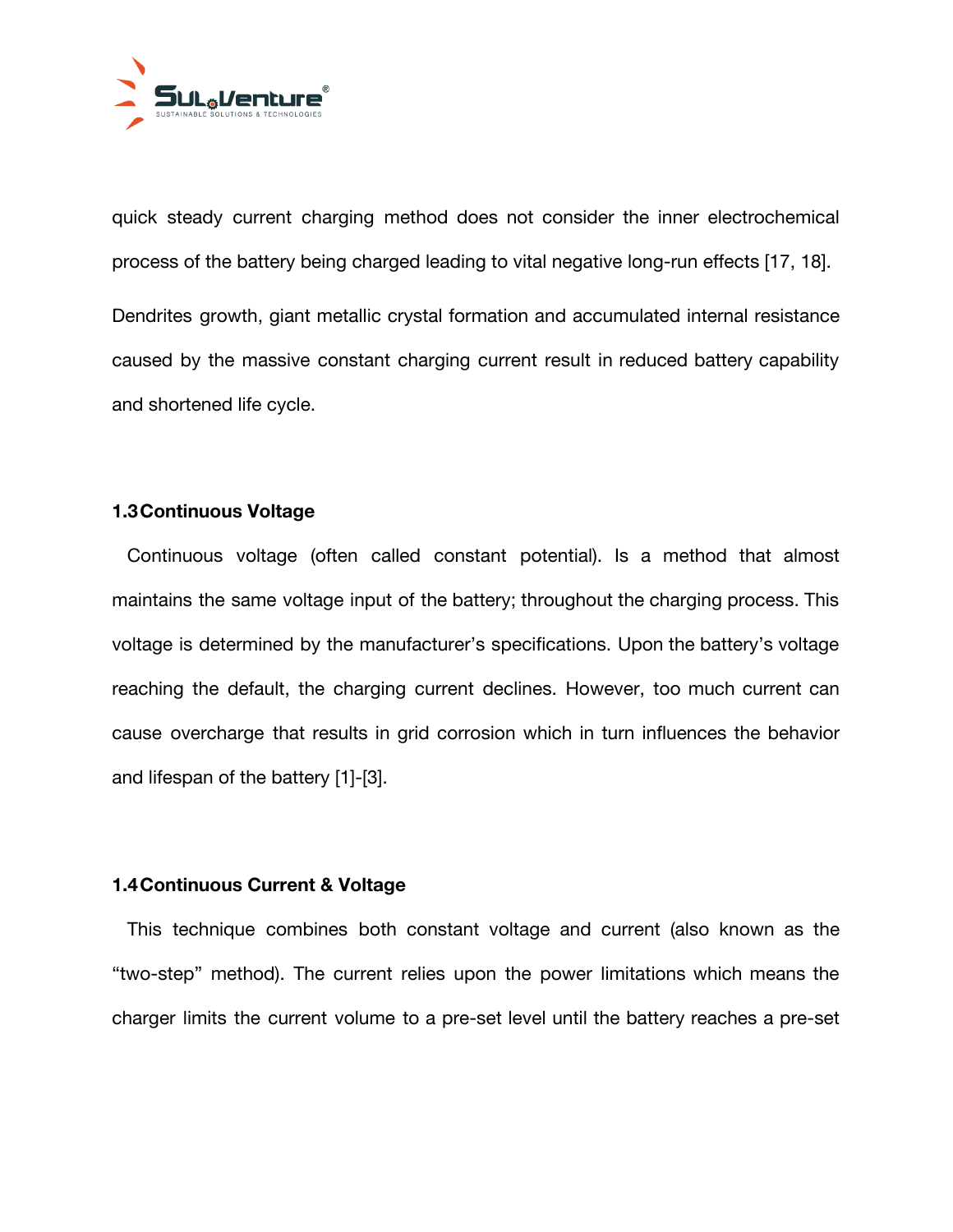

voltage level. Therefore, and supported the preceding current is reduced gradually till the battery is completely charged [3] – [5].

## **1.5Pulse Method**

Through this method a consistently pulsed current is applied to the battery, involving a pulse charge followed by a short deep discharge and consequently a holding up period. Short rest periods between pulses, shall work to enhance the chemical actions within the battery to be stabled via equalizing the reaction throughout the charge of the electrode before charge re-combination [1, 8, 9]. The preceding three steps shall be iterated until the point when the battery is totally charged. However, a noteworthy inconvenience of the pulse technique is poor effectiveness [2, 7].

The pulse charging idea derived from considering the way that an extended consistent current charge prompts an ion concentration gradient to build abreast of the ion generating electrode because of the mass transport restrictions inside the battery. This results in dendrites outgrowth, metallic crystal formation and arises within the internal resistance of the battery which thus results in heat generation, poor battery charge proficiency, poorer battery capability and shorter battery life expectancy [10].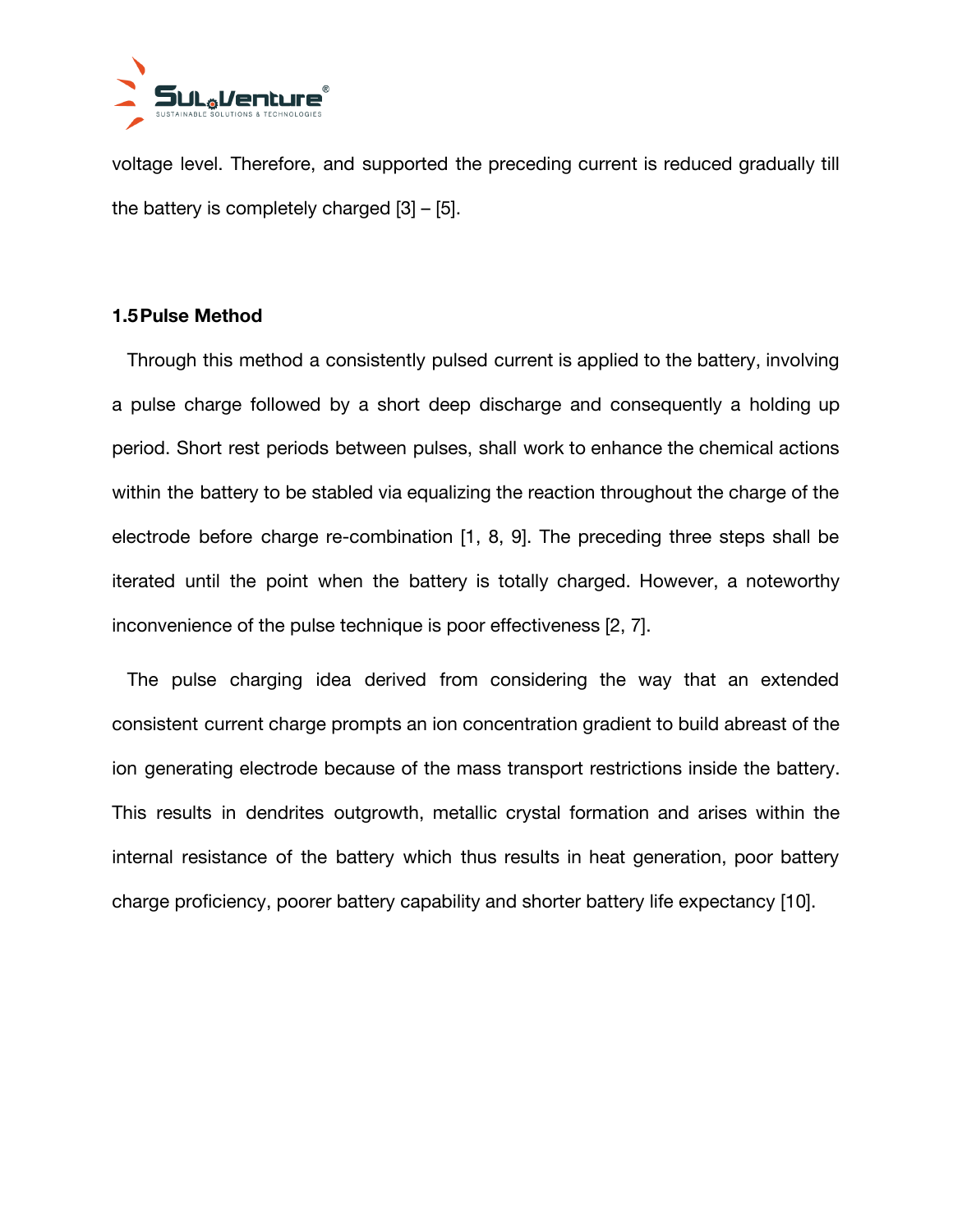

# **2. Fast Charging Techniques**

## **2.1Interrupted Charge Control**

In Ref. [11], developed a new thought of intermittent charging wherever the battery is charged irregularly on an intermittent premise to its full-charge capability, and after that, the battery is kept in an open-circuit condition along these lines diminishing the nonstop and destructive electrochemical responses. During this approach the charging is repeated intermittently, reducing harmful overcharging and expanding the battery life by maintaining a strategic distance from the continual float conditions.

## **2.2 Method and Apparatus for Rapidly Charging and Reconditioning a Battery**

In Ref. [12], the authors licensed a charging technique and mechanical assembly intended to rapidly and effectively charge batteries while at the same time reconditioning them. Unsatisfied with earlier workmanship battery chargers related with long charging circumstances, wasteful charging, and steady decrease in charge acceptance and in life cycles, Pittman et al. engineered a fast and effective charger supported pulse charging technique.

Observing that steady current chargers will simply harm a battery by overestimating the consistent charge current which may eventually fully destroy a useful battery , and that pulse chargers that attempt to convey bursts of energy to rechargeable batteries through pulses typically operate at a high charging voltage that gets the task done faster at the expense of step by step devastating the battery through warmth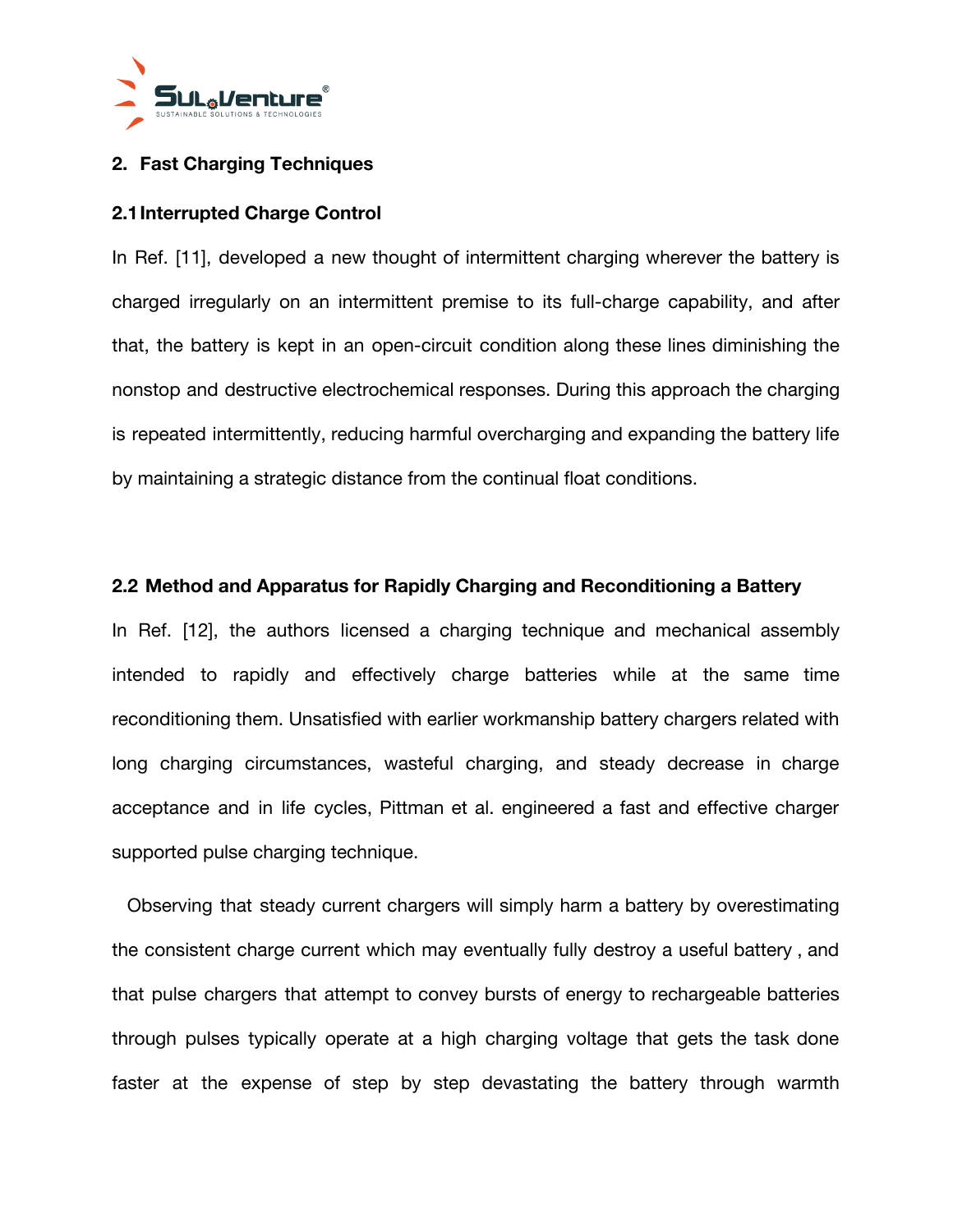

generation and electrolyte evaporation, Pittman et al. chosen to run with a pulse charging rule containing a periodic combination of charging pulses, discharging pulses and recovery periods so as to significantly enhance some constraining factors of charge acceptance of batteries.

The charging sequence demands to apply a discharge pulse promptly before the charging pulse so as to limit the interior impedance of the rechargeable battery and thus with efficiency utilize a lower recharge voltage resulting in lower energy wasted in heat and higher charge acceptance.

# **2.3Rapid Charging of a Battery by Applying Alternating Pulsed Large Current without a High Temperature**

In Ref. [13], a genus proprietary a straightforward charging methodology of a pulse charging technique to attain a quick battery charge whereas keeping away from battery overheating and potential overcharge. Note that Chen's charging technique, however, is to be applied on nickel-cadmium and nickel-metal-hydride batteries only.

No mechanical assembly has been created alongside Chen's patent to exhibit how to do the charging idea appropriately. Besides, whereas the disclosed proprietary charging technique is so straightforward and sensible it doesn't do a lot of limits a few negative impacts, for example, dendrites growth, extensive metallic crystal formation, and enlarged internal resistance and reduced battery lifespan. Additionally, Chen's charging technique isn't universal and doesn't account for all battery types.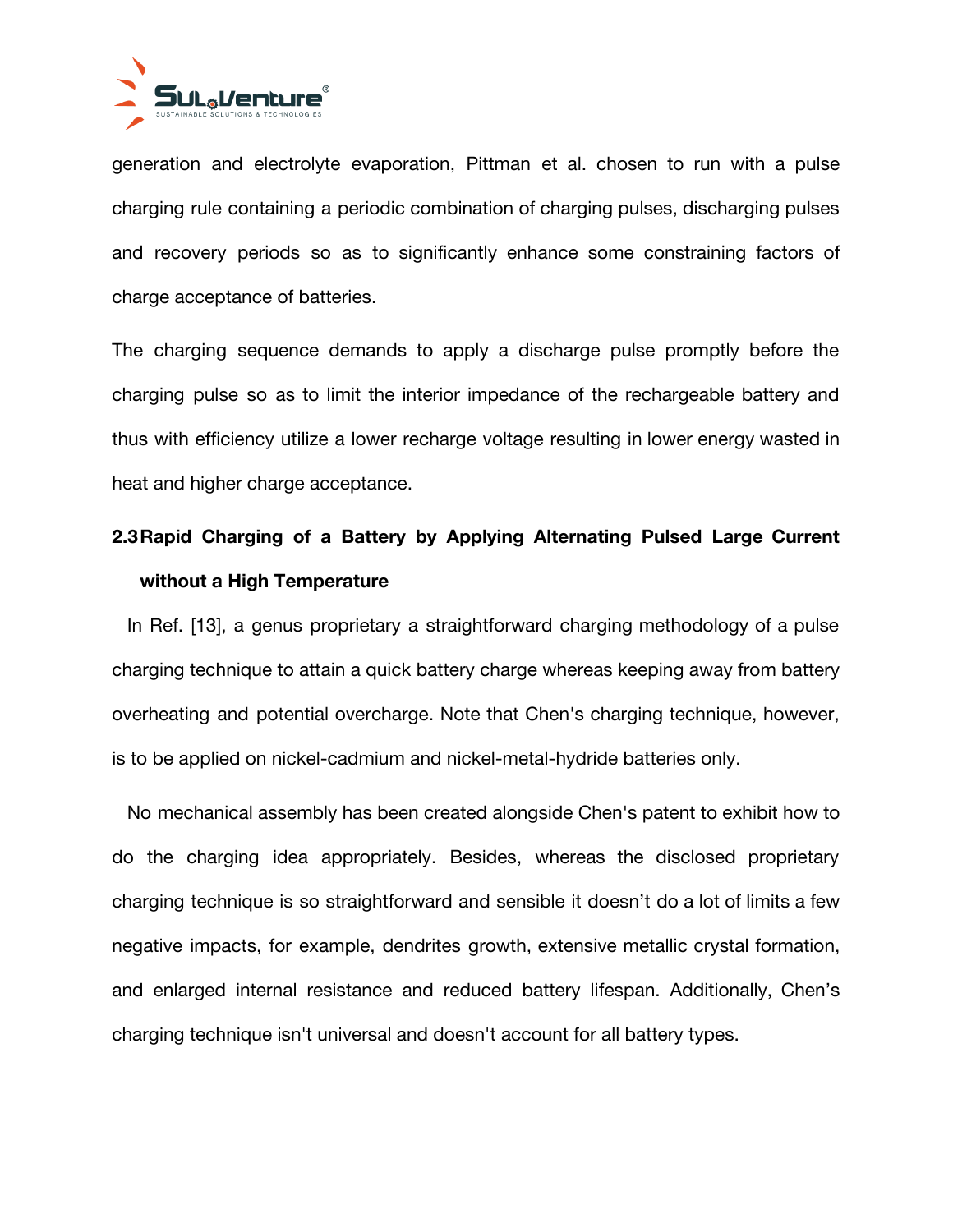

## **2.4Battery State of Charge Detector with Rapid Charging Capability and Method**

In Ref. [14], the author's driven by the belief that there is a requirement for an "efficient and rapid " battery charger that ought to " facilitate optimum performance from a rechargeable battery " licensed a progressed electronic plan that polls a rechargeable battery at normal intervals to determine its state of charge. Many factors account for the figured estimation of the state of charge, specifically the battery's temperature, pressure, ohmic resistance, and corresponding phase angle. Once the state of charge is figured then the battery gets recharged in line with a planned pulse charging design, consisting of positive pulses, negative pulses, or a mixture of each, recorded on an operation table specifically for the contemporary determined state of charge esteem.

Additionally, so as to determine the battery's inner impedance and electrochemical overvoltage, Ding et al. allude to utilizing guess procedures that won't be exact. Electrochemical Impedance Spectroscopy (EIS) generally, a technique went for estimating the interior impedance of a device by sending an AC current and measure its response at various frequencies depends on three distinct factors, specifically temperature, state of charge and DC-current.

## **2.5Rapid Battery Charging Method and Apparatus**

In Ref. [15], fast battery chargers that can rapidly recharge lead-acid batteries without lessening their service life patented a development fit for reviving lead-acid batteries in less than two hours.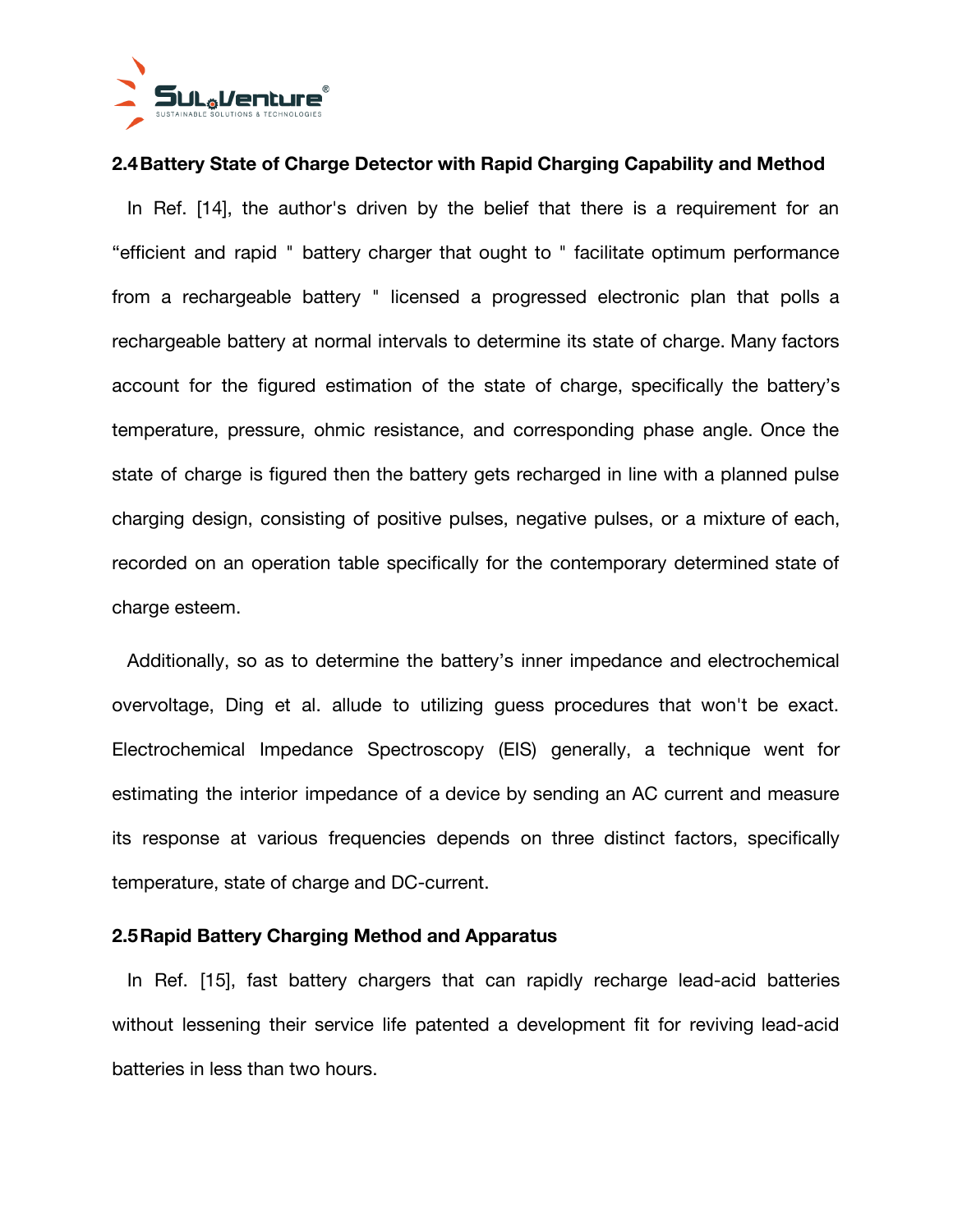

The disclosed charging technique is a unique instance of pulse charging techniques. Aperiodic charge/rest/discharge/rest charging waveform is applied for 2 hours till the battery (hopefully) achieves its full charge. Vladimir Petrovic plainly expresses that his development depends on the described specific charging waveform since he found that this charging cycle has "unexpectedly useful impacts in that, compared to standard charging cycles, it lessens the time taken to bring a battery to full charge and will increase the overall charge which will be delivered to the battery."

## **2.6High Current Pulse charging**

In Ref. [16], utilized a high current pulse of a specific pulse width special wavelength for prolonging the lifetime of lead-acid batteries. The device that executed was named the "High current pulse activator". It absolutely was through an experiment verified that this device was effective to eliminate sulfation, refreshes the negative electrode and prolongs battery life.

## **2.7 Internal Voltage Control**

In Ref. [17], the authors studied the new technique of charging and discharging have created to enhance the performance of charging and discharging of lead-acid batteries. At the point when the effective inner resistance of the battery is increased because the deterioration, the external voltage is just too high to prevent charging despite the fact that the battery has not stored a sufficient quantity of energy, these ways affirmed that the interior voltage control functions well for the way toward charging-discharging. The lifetime of batteries is considerably extended and also the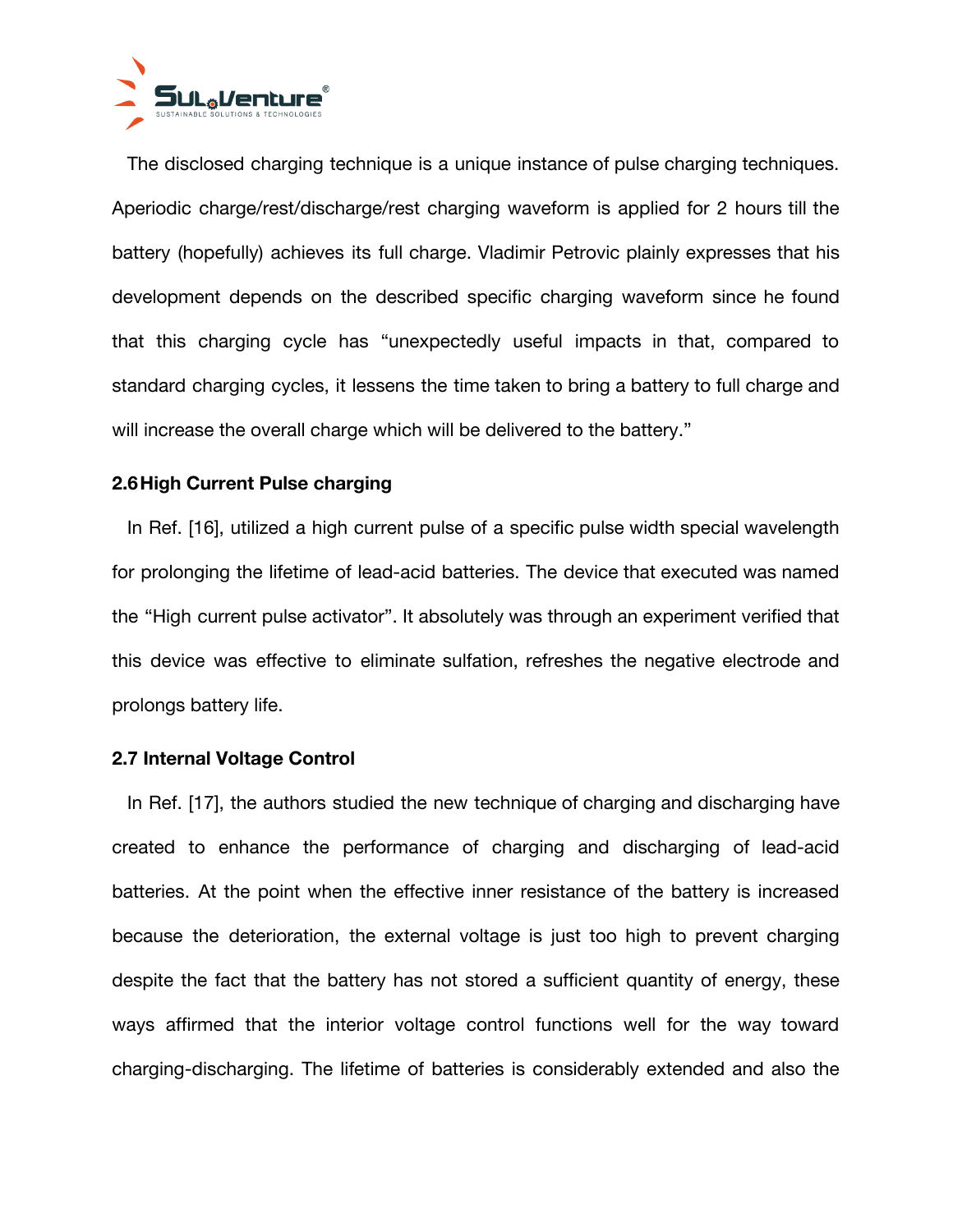

capacity of batteries will sufficiently utilize once the interior voltage control is employed.

#### **2.8 Battery Recovering by applying Pulse Current**

In Ref. [18], utilized a pulse current to the lead-acid battery is known as the strategy of recuperating the performances of the lead-acid battery, which are corrupted by sulfation. The desulfation system includes signal produced design to get a pulse wave drive signal, provides a back electromotive force and invert current to the lead acid battery in synchronicity with a falling edge of the pulse wave drive wave, hence shorting the timeframe needed for removal sulfation.

#### **Reference**

- [1] Spanos, C., Berlinger, S. A., Jayan, A., & West, A. C. 2016. Inverse charging techniques for sulfation reversal in flooded lead-acid batteries. *Journal of The Electrochemical Society*, *163*(8), A1612-A1618.
- [2] Hua, C. C., & Lin, M. Y. 2000. A study of charging control of lead-acid battery for electric vehicles. In *Industrial Electronics, 2000. ISIE 2000. Proceedings of the 2000 IEEE International Symposium on* (Vol. 1, pp. 135-140). IEEE.
- [3] Horkos, P. G., Yammine, E., & Karami, N. 2015, April. Review on different charging techniques of lead-acid batteries. In *Technological Advances in Electrical, Electronics and Computer Engineering (TAEECE), 2015 Third International Conference on*(pp. 27-32). IEEE.
- [4] Linden, D., & Reddy, T. B. 2002. *Handbook of batteries*, 2002. *1e42*, *4*.
- [5] Baroody, R. 2009. Evaluation of rapid electric battery charging techniques.
- [6] Abdollahi, A., Han, X., Avvari, G. V., Raghunathan, N., Balasingam, B., Pattipati, K. R., & Bar-Shalom, Y. 2016. Optimal battery charging, Part I: Minimizing time-to-charge, energy loss, and temperature rise for OCV-resistance battery model. *Journal of Power Sources*, *303*, 388-398.